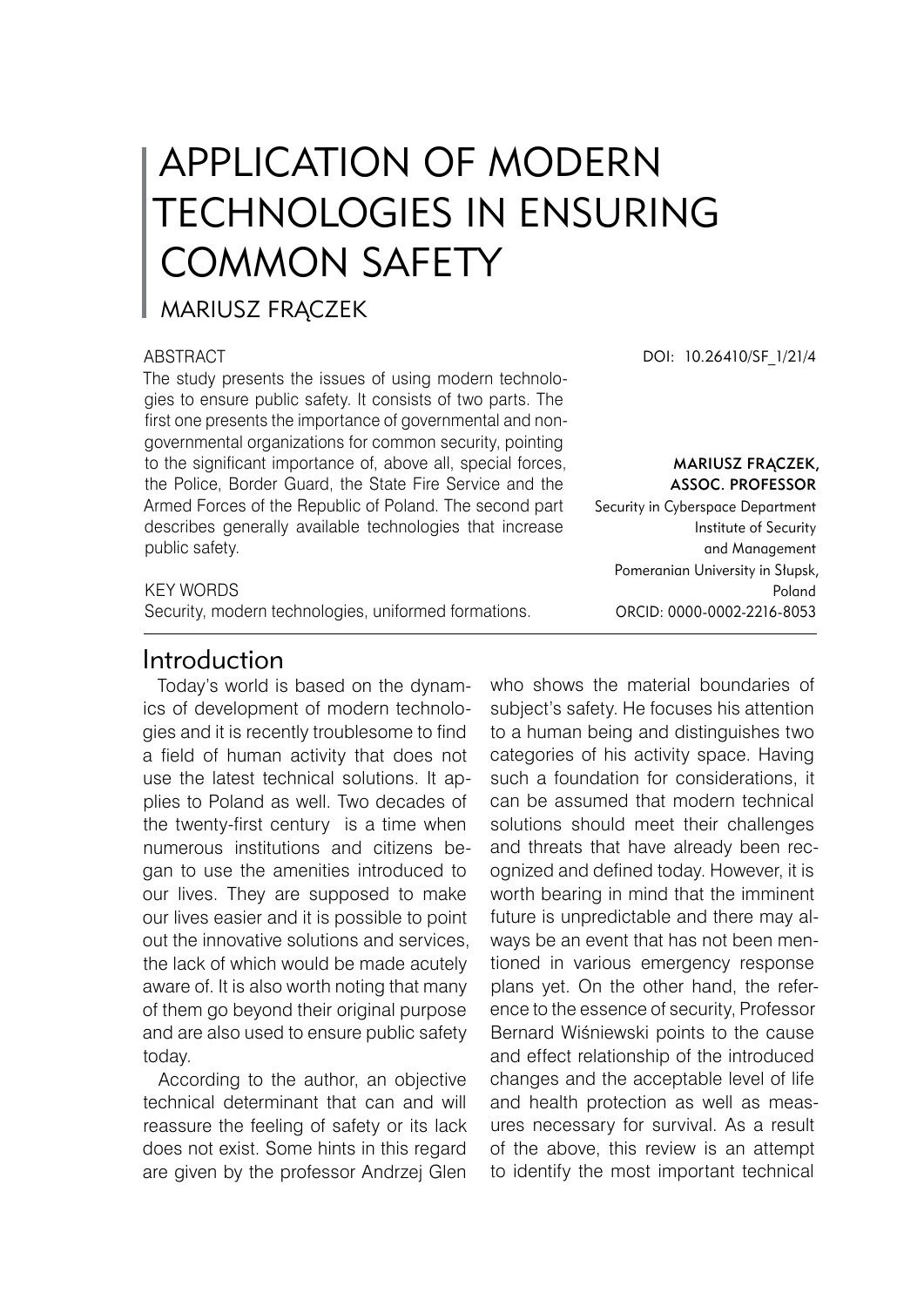aspects which have both indirect and direct impact on the public safety. Every day, nobody except specialists wonders which technologies and technical means are used for this purpose. Those technologies are an important components apart from which it would be difficult to care for safety without dividing it into specific types.

Taken into account the above considerations, the author recognizes to be appropriate to divide the possibilities of using various technical solutions supporting general safety into those dedicated only to services, guards and inspections and on the other hand those generally available to every citizen. It is due to the fact that solutions dedicated for uniformed formations and institutions they represent should not be easily obtainable (purchased) by unauthorized men.

# 1. Governmental and nongovernmental organizations acting in the interest of the public safety

The primary method of ensuring public safety is achieved by the possession and access to technology, devices and tools an handling them to specialized organizations whose purpose is to take care for the security of the state and citizens. Uniformed formations are the first in line i.e. organizations established for this purpose by the state or state's organs. Due to the open nature of this publication, the author will indicate only its most important technological and technical capabilities for determining the public safety. All uniformed formations have a hierarchical organizational structure, although they differ in terms of implementation tasks assigned to them. The basic uniformed formations include:

1. Special forces – special purpose formations, such as the Internal Security Agency or the Foreign Intelligence Agency. The detailed characteristics of the technologies at their disposal is not open to public, however, their basic tasks include such aspects as protection against intelligence activities of foreign countries and large-scale crimes that may threaten the stability of the state (national security), common security (e.g. identification and neutralization of terrorist cells and organizations). They have a wide range of tools and technical means to carry out even the most complex activities.

 2. Police – its primary mission is to protect the internal public order and the safety of citizens. Each part of its structure is important, but the one most visible for citizens are the Prevention Departments and the Road Traffic Departments. The police has access to the global Internet network, they fight crime (including those related to virtual space) and ensure the safety of mass (sports/ cultural) events by accessing and using by monitoring network in cities and places (facilities) that can be a source of potential threats. It has been equipped with individual sets for transmitting information and transmitting images in real time from the ongoing interventions. They use of specialized tools to search for dangerous criminals, but also during search and rescue operation for missing persons in various environments. In terms of caring for road safety, police has a number of devices, resources and software at its disposal that allows identifing the perpetrators of road crimes and offenses and to effectively enforce road traffic regulations. These include, among others, specialized cars, motorbikes, motor boats and helicopters, but also devices for speed measurement and testing the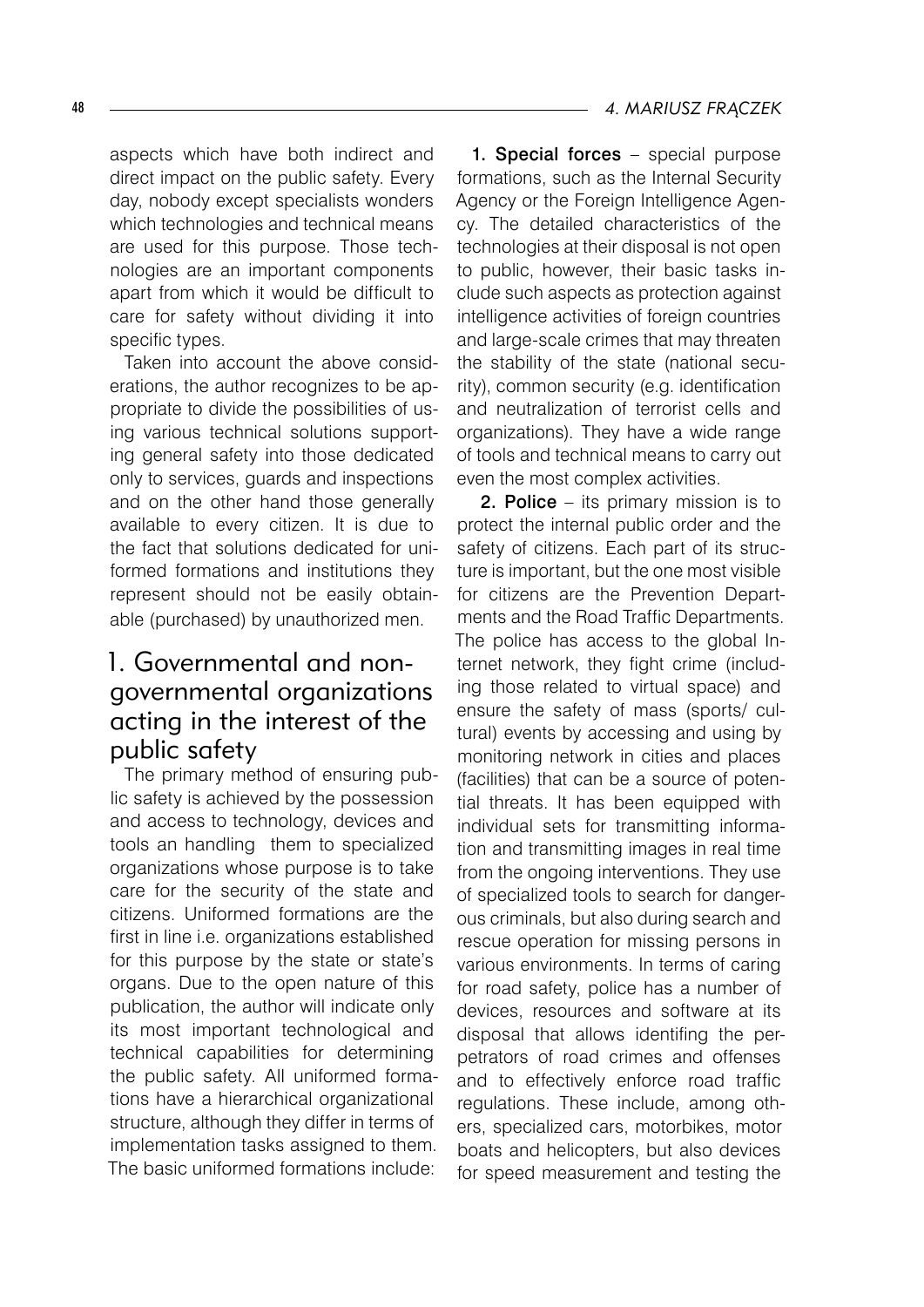state of sobriety or the use of intoxicants by people driving vehicles.

3. Border Guard – uniformed formation that has emerged from the change of subordination and purpose of the Border Protection Forces. Its main mission is to protect Polish land and sea borders. During assignments, the Border Guard uses, inter alia, various types of border monitoring systems (including those located on unmanned aerial vehicles), it has access to information systems of the European Union, uses its own planes and helicopters, as well as vehicles and boats adjusted to its needs. It also has access to IT systems of the Schengen area.

4. State Fire Service – a uniformed formation dealing mainly with fighting fires and threats other than fighting and preventing crime. Its activities cover a very wide range of tasks related to saving human health and life. For this reason, it has been regarded with the highest degree of social trust. Fire brigade equipment includes not only vehicles designed to combat the effects of fires, but also cars with equipment allowing for assistance in collisions and road accidents when it is necessary to recover the injured. It has a specialized equipment for working at high altitudes, but also in the aquatic environment, as well as rescue and search operations after construction disasters or the effects of earthquakes. It is the uniformed formation that usually reaches crisis situations and those affected by natural or industrial disasters first . It has, among other things, specialized vehicles for removal of chemical hazards from the roads.

5. The Armed Forces of the Republic of Poland – the most important uniformed formation assigned to defend the territory of our country and deter potential external aggressors of the state.

When presenting the issues of common security, one should also mention an increasing role of the use of troops in the period of peace and in the event of crisis situations or natural disasters. There is, among other, care for the improvement of road safety while supporting Police activities. Moreover, it is the army that cares for the security of the Polish airspace and cooperates with the aforementioned Border Guard in this aspect. It should be emphasized that the equipment used at this time is the same as the one to support military operations during an armed conflict. However, a situation and social expectations influence the soldiers to use it primarily during flood control actions, large-scale fires, search and rescue operations, removal of the chemical hazards effects and many others, for example, removal and neutralization of unexploded ordnance and ammunition stores left over from the World War II. It is the application of combat assignments in the period of peace, and at the same time a practical test of their training. It should be emphasized that applied technical solutions and means are often unique and inaccessible to other formations, a meaningful example of what are the possibilities of ensuring the exchange of information with the use of automated command support systems. The Polish army also includes Military Police, which is the equivalent of the police forces in the army itself. Due to their frequent cooperation, it has the powers and equipment that are equivalent to the police, for example in terms of road safety. Its task is to protect the internal order and security of soldiers in places where they perform their commands.

6. The Prison Service – a uniformed and armed formation that carries out tasks related to ensuring public safety in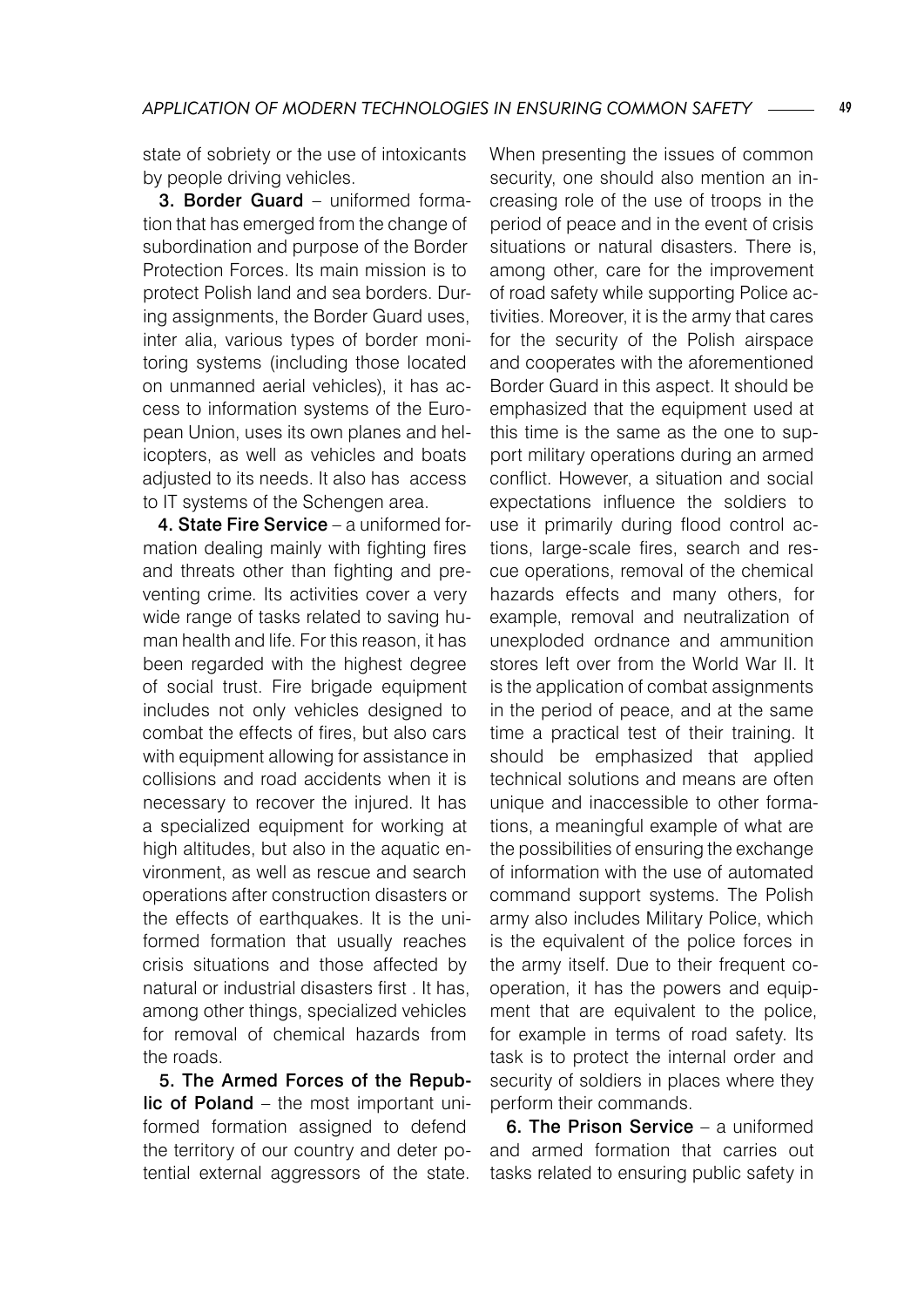the field of imprisonment and temporary arrest of convicts with final judgments or suspected with committing crimes. Technological changes that have a positive effect on the comfort of prison service include, among others, the introduction of a monitoring system and closed-circuit television in prisons. Electronic supervision technologies have also been introduced, allowing inmates with a sentence of up to one year to go free and stay at their places of residence, and at the same time remain subject to the control of the Prison Service. Detention centers and prisons are becoming more and more computerized. The Prison Service has introduced, among others, X-ray scanners (X-ray) on its equipment list. It is a device that generates ionizing radiation, which allows to x-ray objects placed in the scanner. Handheld metal detectors are becoming commonplace. Changes were also made to the individual equipment of officers, new weapons and protective kits, including helmets, bulletproof vests and modern handcuffs for arms and legs were purchased. Vehicles and infrastructure are being modernized. Devices are used to neutralize drones that can deliver telephones or illegal substances to detainees.

7. City Guard – a local uniformed formation appointed by the Commune Council for protecting public order in its area. The field of its operation is similar to the assignments of the police, duties of which it often supports, with the significant difference that it cannot conduct investigations. Its tasks concern minor offenses and crimes, primarily disciplining drivers who park in prohibited places or do not comply with traffic regulations. They are also meant to take care of order and public safety. The catalog of their responsibilities has been significantly

expanded when municipalities and cities decided to purchase and launch city monitoring systems based on a CCTV system. This allows for documenting cases of breaking the law and transferring the collected material to the police.

8. Railway Security Guard (pl. Straż Ochrony Kolei, in short SOK) – its task is to protect people's lives and property in the railway area and to ensure safety on the railroad. SOK officers often travel on those train routes particularly exposed to the danger of theft or violation of the passengers' personal integrity. They also take care of the condition of the railway infrastructure and supervise the transport of goods through companies subordinated to the Polish State Railways. The modern solutions used by this formation include monitoring and closed-circuit television systems, cameras located on officers' uniforms.

9. Forest Service – its main mission is to protect the the State Forests and with other activities for the benefit of this institution. It ensures that there is order in the forest areas and that there are no cases of theft, destruction and deliberate devastation of forests, and It also supervises large forest complexes in terms of fire protection. For this purpose, it uses video surveillance systems, as well as the so-called photo traps that are triggered in a specific situation and record a situation that is an offense or a crime.

10. Road Transport Inspection – a formation established to supervise road safety and support police activities in this area. It has, among others, a network of electronic devices measuring the speed of moving vehicles (speed cameras) and issuing fines or referring cases to the appropriate courts. It is authorized to inspect all drivers and vehicles, with lorries as its main focus.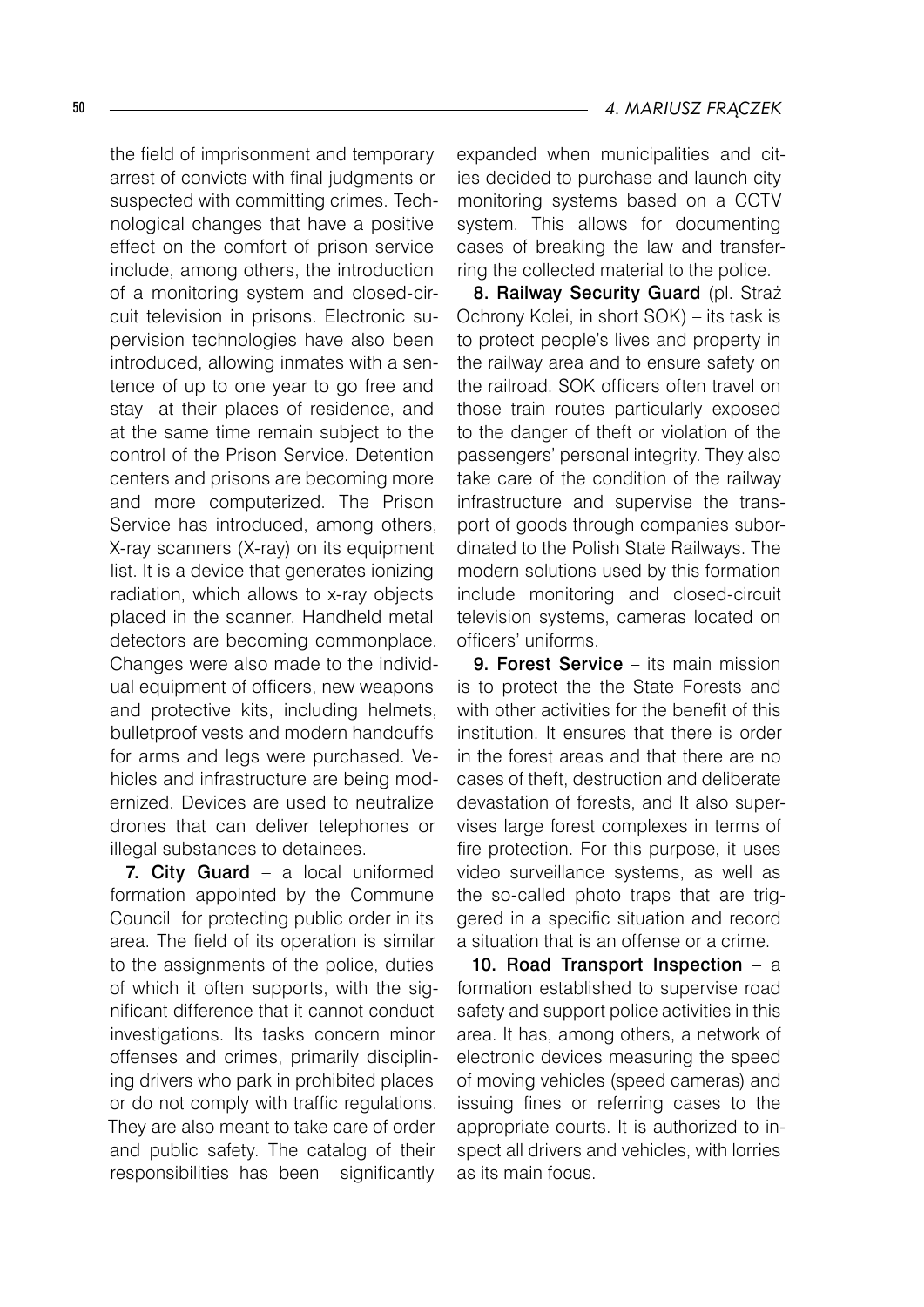The formations, guards and inspections presented above are, according to the author, the most important services that apply the latest technological solutions and measures contributing to security every day. It is no less important to emphasize that the area of public security also includes civil protection and rescue, public administration in the area of internal security and civil defense. Such an approach influenced the author to narrow the general spatial framework and technologies that may be of interest to both governmental and non-governmental organizations. It was considered appropriate to present selected solutions directly related to the subject of the study.

The functioning of civil defense is based on the State Fire Service and its human and material resources (all available technologies and means), but it is also supplemented by the active participation of the population and private economic entities to provide protection to the weaker and injured, protection of crucial infrastructure, as well as rescue and assistance to the injured in times of peace, crisis and war, as well as cooperation in combating natural disasters and environmental threats. It is all part of the state's defense system.

Sanitary and Epidemiological Stations supervise the compliance with hygiene, sanitary and health requirements in various fields of activity that may affect human health. They carry out disease prevention activities, provide preventive vaccination services, conduct tests of people, food and utensils in terms of safety and hygiene, organize activities in the field of health education and health promotion. They have specialized laboratories for testing.

Gas emergency service is designed to remove damages and breakdowns in the gas network, using specialized devices, among others, measuring the concentration of gases in rooms, or detecting cracks in the installation.

Energy emergency service is established to repair damages and failures of power lines and devices. They repair, inter alia, power grids in forest and mountain terrain. Among other things, It is equipped with, among other, all-terrain vehicles.

The Volunteer Fire Department (pl.: Ochotnicza Straż Pożarna, in short: OSP) is an association that conducts activities for fire protection by putting together fire-fighting equipment, active participation in trainings, exercises and fire-fighting actions. The OSP operates mainly in small towns. It cooperates with the State Fire Service and uses similar equipment.

State Medical Rescue is a health care institution established to provide assistance to every person in a condition of sudden health emergency. They have vehicles equipped with life and health-saving equipment.

Water Volunteer Rescue Association is an association that brings together lifeguards who keep the safety of separate bathing areas and open waters. It consists of regional and local unions, which then form voivodship unions. Ambulance services are financed by local governments. In practice, trained rescuers often work for free, and the equipment is purchased by the courtesy of sponsors. The main equipment includes: boats and motorboats, equipment for the individual rescue of drowning people, first aid kits and means of communication.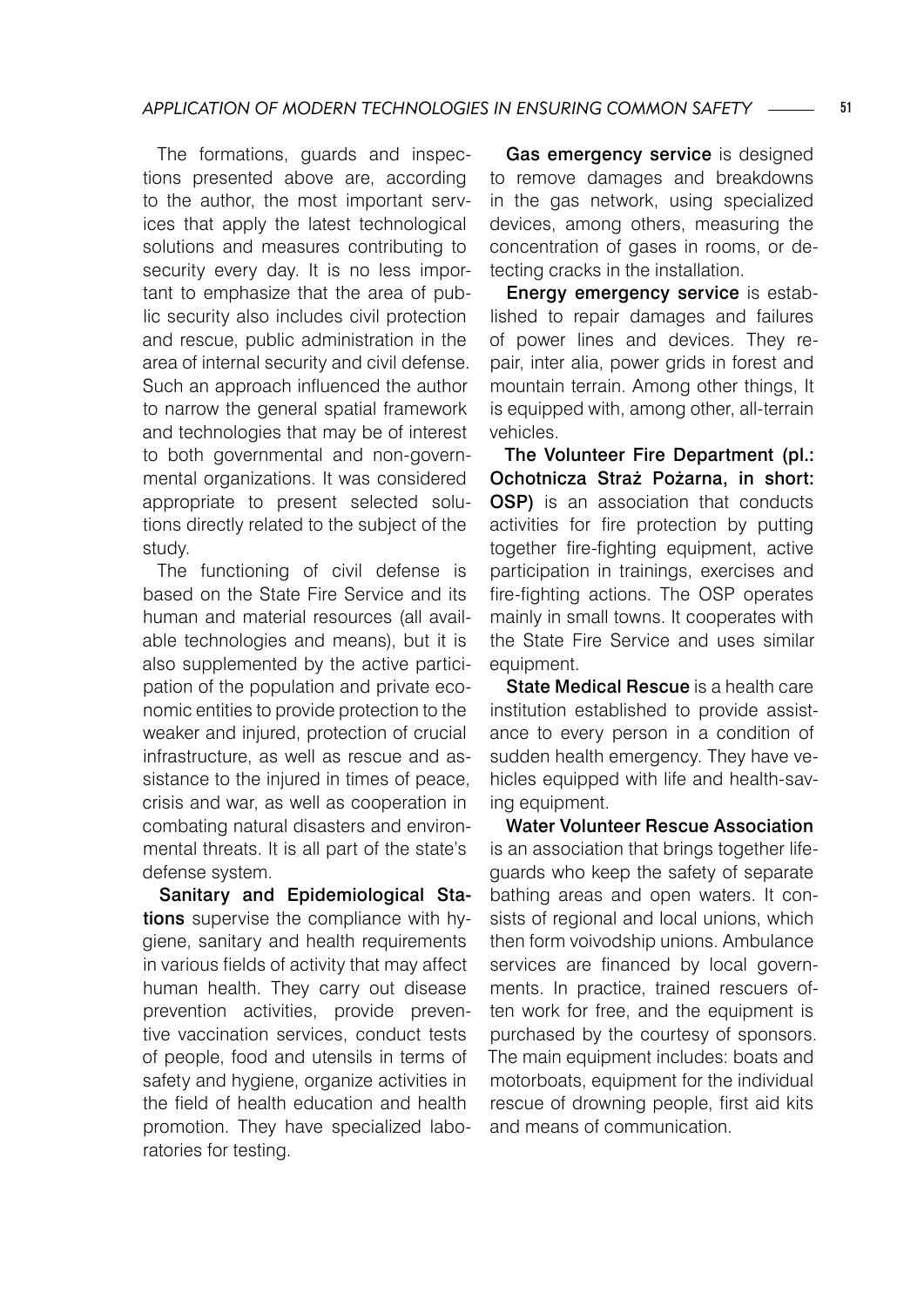The Mountain Volunteer Rescue Service is a voluntary organization operating in the Polish mountains. Its mission is to provide the first aid in broad sense: mountain accidents, activities in the field of nature protection and widely conducted preventive activities. The Tatra Volunteer Rescue Service operates in the highest Polish mountains. They are equipped with modern vehicles, helicopters, mountaineering equipment and radio communication means.

# Publically available technologies for increasing common safety

The possibilities of ensuring public safety by citizens come down to the ability to use modern technologies to counteract the effects of threats that affect them as part of functioning in local communities. According to the author, they consist of a number of measures and services, the consolidation and interrelations of which make up the entire security system. However, it is not a homogeneous system as it may contain all or only selected components. Currently, citizens have the opportunity to purchase and use a wide range of technologies and measures that can increase the personal security of their beloved ones. Everything depends on the needs and funds, some of them should be discussed with the administration of local government or the building's community in a given estate. The basic technologies that can be used individually and in groups include:

- a) use of alarm systems in buildings (apartments), including fire protection and lightning protection systems;
- b) disseminating information about threats via social networks, radio stations or local radio stations;
- c) restrictions on the free access to weapons and ammunition;
- d) use of light and acoustic signals (intersections, pedestrian crossings, railway crossings);
- e) street lighting;
- f) supply of utilities necessary for life (electricity, water, gas, heating, airconditioning systems);
- g) food supplies and its delivery;
- h) organization of public transport;
- i) receiving alerts from the Departmental Security Center;
- j) operations and access to the emergency numbers ...

These are only selected examples of the use of various technologies for public safety, which are usually not consciously perceived as they are operational and constantly modernized.

## Conclusion

It is without doubt that the Author has taken up a big challenge trying to outline a general picture of the area being considered in this study. The performed analysis allows to conclude that the cognitive appetite has been awakened and the area of scientific exploration could be shared with many specialists. The volume of the publication and the concern for protection of classified information did not allow to present the technical details of the indicated solutions. However, It elevates the need to deepen the author's knowledge and has become a beginning to the continuation of further research. It is also a foundation for discussions among experts and an attempt to identify the dominating technologies of the future. It is worth emphasizing that currently the so-called technological leap takes place on average every five years. A striking example are the services and technologies listed as generally available, which in